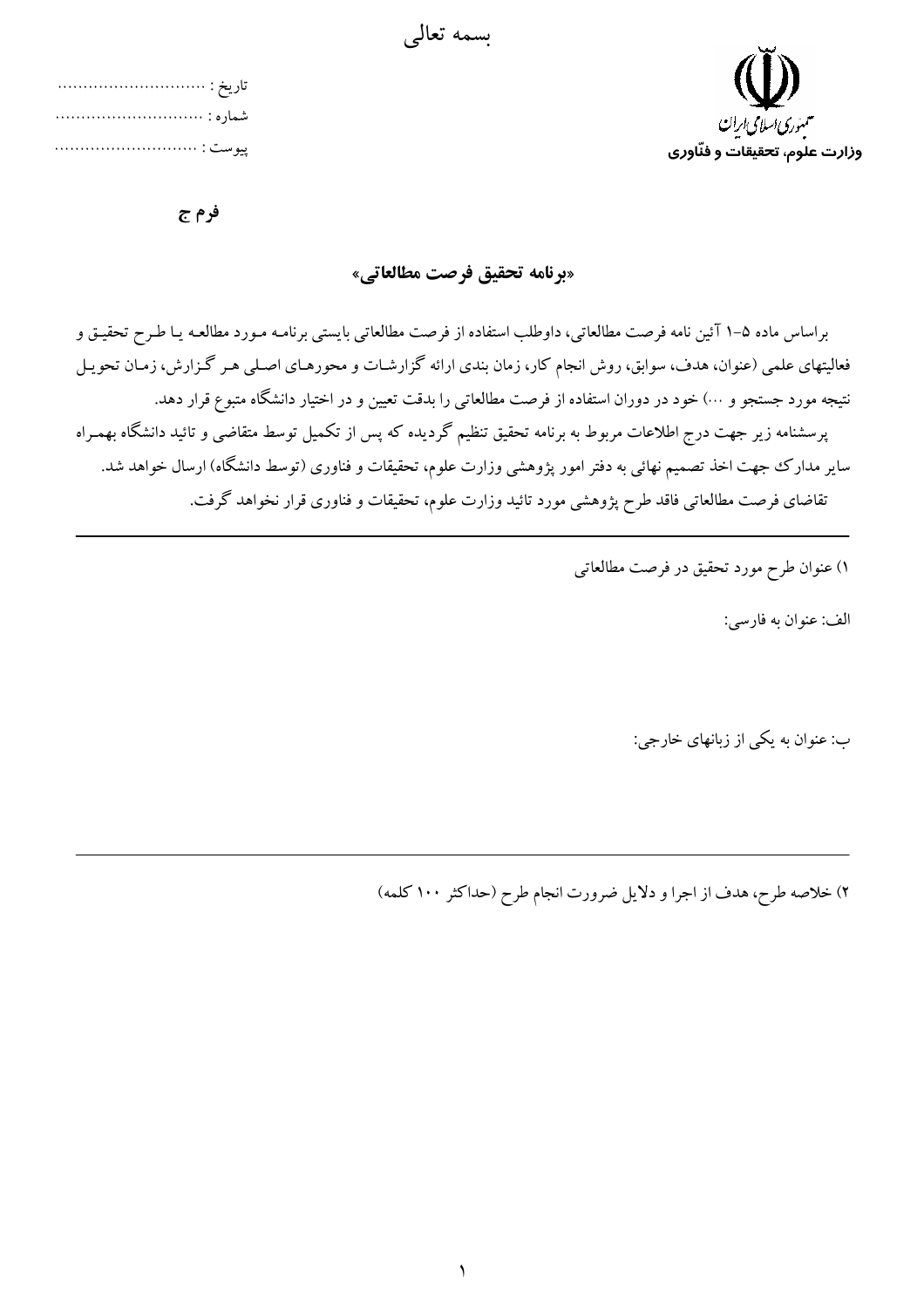

۳) سابقه علمی و فهرست منابع: الف: سابقه علمی تحقیق انجام شده با ذکر مأخذ بویژه در ایران

ب: منابع و ماخذ علمی که در اجرای این تحقیق مورد استفاده قرار خواهد گرفت.

۴) پیش بینی زمان لازم برای اجرای کامل تحقیق:

بسمه تعالى